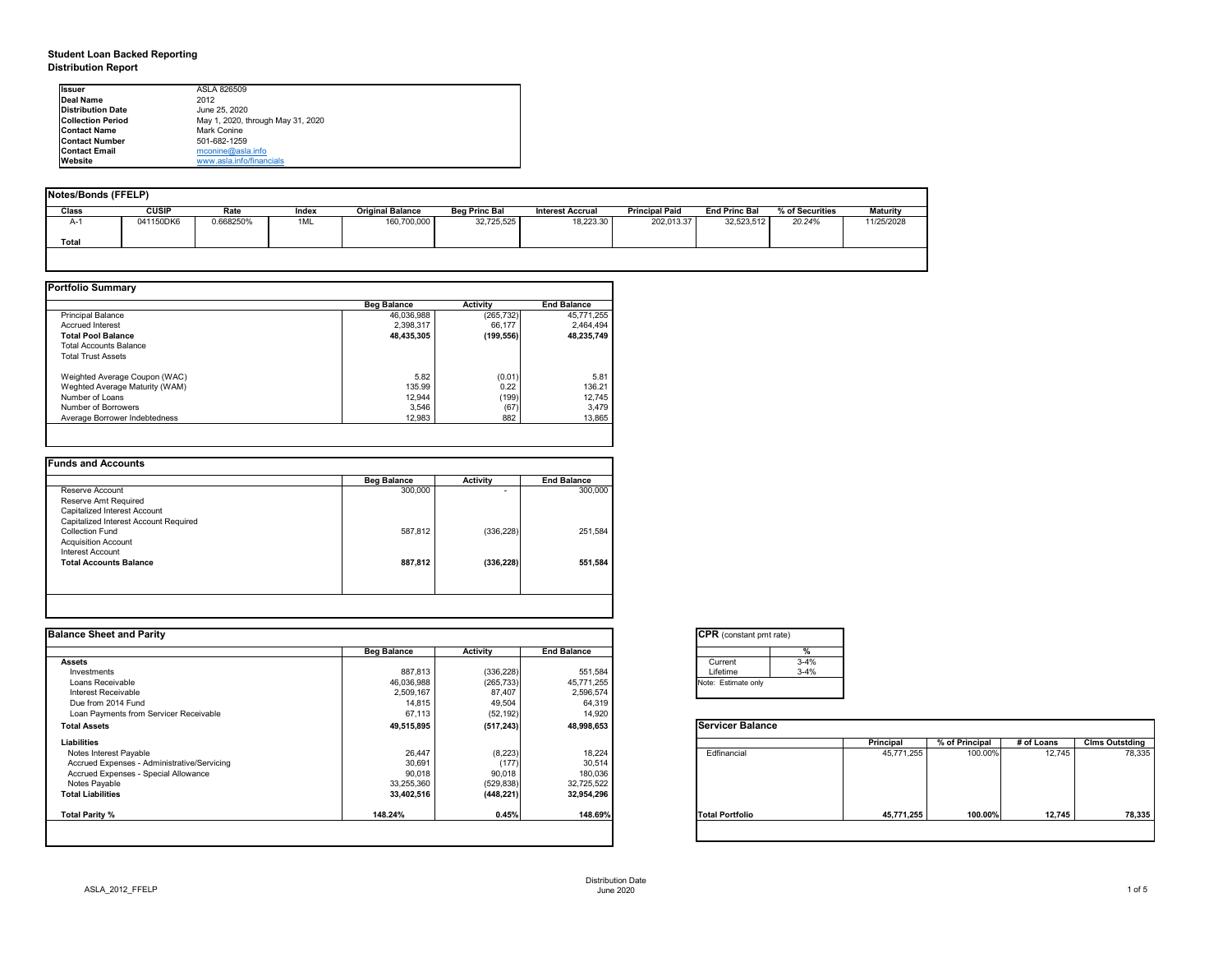## **Student Loan Backed Reporting Distribution Report**

## **Delinquency Status**

|                           | # of Loans       |                 | Principal        |               | % of Principal   |               | <b>WAC</b>       |               | <b>WARM</b>      |               |
|---------------------------|------------------|-----------------|------------------|---------------|------------------|---------------|------------------|---------------|------------------|---------------|
|                           | <b>Beginning</b> | <b>Ending</b>   | <b>Beginning</b> | <b>Ending</b> | <b>Beginning</b> | <b>Ending</b> | <b>Beginning</b> | <b>Ending</b> | <b>Beginning</b> | <b>Ending</b> |
| In School                 | 15               | 20              | 74,478           | 99,453        | 0.16%            | 0.22%         | 6.30             | 6.27          | 120.00           | 117.89        |
| Grace                     | 10               |                 | 32,850           | 7,875         | 0.07%            | 0.02%         | 6.33             | 6.80          | 113.60           | 120.00        |
| Repayment                 |                  |                 |                  |               |                  |               |                  |               |                  |               |
| Current                   | 8,315            | 7,929           | 28,134,623       | 27,110,280    | 61.11%           | 59.23%        | 6.12             | 6.13          | 151.26           | 151.21        |
| 31-60 Days Delinquent     | 318              | 338             | 1,178,783        | 1,419,336     | 2.56%            | 3.10%         | 6.04             | 5.94          | 140.51           | 136.14        |
| 61-90 Days Delinquent     | 120              | 164             | 498,699          | 678,414       | 1.08%            | 1.48%         | 6.19             | 5.98          | 124.26           | 159.69        |
| 91-120 Days Delingent     | 105              | 90              | 423,414          | 379,391       | 0.92%            | 0.83%         | 6.30             | 6.17          | 139.79           | 118.24        |
| 121-180 Days Delinquent   | 156              | 150             | 523,841          | 518,782       | 1.14%            | 1.13%         | 6.08             | 6.14          | 120.28           | 104.61        |
| 181-270 Days Delinquent   | 366              | 293             | 1,767,212        | 1,266,691     | 3.84%            | 2.77%         | 6.09             | 6.13          | 122.14           | 132.63        |
| 271+ Days Delinquent      | 33               | 63              | 117,817          | 229,397       | 0.26%            | 0.50%         | 5.77             | 5.92          | 95.33            | 100.06        |
| <b>Total Repayment</b>    | 9,413            | 9,027           | 32,644,389       | 31,602,293    | 70.91%           | 69.04%        | 6.12             | 6.12          | 148.04           | 148.44        |
| Forbearance               | 2,097            | 2,452           | 8,023,312        | 9,381,740     | 17.43%           | 20.50%        | 6.19             | 6.15          | 131.28           | 133.21        |
| Deferment                 | 1,374            | 1,225           | 5,158,489        | 4,606,898     | 11.21%           | 10.07%        | 6.05             | 6.08          | 131.28           | 131.79        |
| <b>Claims in Progress</b> | 35               | 16 <sub>1</sub> | 103,469          | 72,997        | 0.22%            | 0.16%         | 6.18             | 6.31          | 103.72           | 129.82        |
| <b>Claims Denied</b>      |                  |                 |                  |               |                  |               |                  |               |                  |               |
| <b>Total Portfolio</b>    | 12,944           | 12,745          | 46,036,988       | 45,771,255    | 100.00%          | 100.00%       | 6.12             | 6.12          | 143.07           | 143.54        |

| Delinquency Status                  |                  |               |                  |               |                  |               |                  |               |                  |        |
|-------------------------------------|------------------|---------------|------------------|---------------|------------------|---------------|------------------|---------------|------------------|--------|
|                                     | # of Loans       |               | <b>Principal</b> |               | % of Principal   |               | <b>WAC</b>       |               | <b>WARM</b>      |        |
|                                     | <b>Beginning</b> | <b>Ending</b> | <b>Beginning</b> | <b>Ending</b> | <b>Beginning</b> | <b>Ending</b> | <b>Beginning</b> | <b>Ending</b> | <b>Beginning</b> | Ending |
| Current                             | 8,315            | 7,929         | 28,134,623       | 27,110,280    | 86.19%           | 85.79%        | 6.12             | 6.13          | 151.26           | 151.21 |
| 31-60 Days Delinquent               | 318              | 338           | 1,178,783        | 1,419,336     | 3.61%            | 4.49%         | 6.04             | 5.94          | 140.51           | 136.14 |
| 61-90 Days Delinquent               | 120              | 164           | 498,699          | 678,414       | 1.53%            | 2.15%         | 6.19             | 5.98          | 124.26           | 159.69 |
| 91-120 Days Delingent               | 105              | 90            | 423,414          | 379,391       | 1.30%            | 1.20%         | 6.30             | 6.17          | 139.79           | 118.24 |
| 121-180 Days Delinquent             | 156              | 150           | 523,841          | 518,782       | 1.60%            | 1.64%         | 6.08             | 6.14          | 120.28           | 104.61 |
| 181-270 Days Delinquent             | 366              | 293           | ,767,212         | 1,266,691     | 5.41%            | 4.01%         | 6.09             | 6.13          | 122.14           | 132.63 |
| 271+ Days Delinquent                | 33               | 63            | 117,817          | 229,397       | 0.36%            | 0.73%         | 5.77             | 5.92          | 95.33            | 100.06 |
| <b>Total Portfolio in Repayment</b> | 9,413            | 9,027         | 32,644,389       | 31,602,293    | 100.00%          | 100.00%       | 6.12             | 6.12          | 148.04           | 148.44 |
|                                     |                  |               |                  |               |                  |               |                  |               |                  |        |

| <b>Portfolio by Loan Type</b>    |                  |               |                  |               |                  |               |                  |               |                  |        |  |
|----------------------------------|------------------|---------------|------------------|---------------|------------------|---------------|------------------|---------------|------------------|--------|--|
|                                  | # of Loans       |               | <b>Principal</b> |               | % of Principal   |               | <b>WAC</b>       |               | <b>WARM</b>      |        |  |
|                                  | <b>Beginning</b> | <b>Ending</b> | <b>Beginning</b> | <b>Ending</b> | <b>Beginning</b> | <b>Ending</b> | <b>Beginning</b> | <b>Ending</b> | <b>Beginning</b> | Ending |  |
| Subsidized Consolidation Loans   |                  |               |                  |               |                  |               |                  |               |                  |        |  |
| Unsubsidized Consolidation Loans |                  |               |                  |               |                  |               |                  |               |                  |        |  |
| <b>Subsidized Stafford Loans</b> | 7,276            | 7,169         | 20,808,011       | 20,664,602    | 45.20%           | 45.15%        | 6.02             | 6.02          | 130.57           | 130.86 |  |
| Unsubsidized Stafford Loans      | 5,487            | 5,399         | 24,091,529       | 23,977,292    | 52.33%           | 52.39%        | 6.11             | 6.11          | 155.18           | 155.80 |  |
| PLUS/GradPLUS Loans              | 181              | 177           | 1,137,448        | 1,129,362     | 2.47%            | 2.47%         | 8.20             | 8.20          | 115.35           | 115.27 |  |
| <b>SLS Loans</b>                 |                  |               |                  |               |                  |               |                  |               |                  |        |  |
| <b>Total Portfolio</b>           | 12,944           | 12,745        | 46,036,988       | 45,771,255    | 100.00%          | 100.00%       | 6.12             | 6.12          | 143.07           | 143.54 |  |

|  |  |  |  | Portfolio by Program Type |  |
|--|--|--|--|---------------------------|--|
|--|--|--|--|---------------------------|--|

| <b>Portfolio by Program Type</b>           |                  |               |                  |               |                |               |                  |               |                  |               |
|--------------------------------------------|------------------|---------------|------------------|---------------|----------------|---------------|------------------|---------------|------------------|---------------|
|                                            |                  | # of Loans    |                  | Principal     | % of Principal |               | <b>WAC</b>       |               | <b>WARM</b>      |               |
|                                            | <b>Beginning</b> | <b>Ending</b> | <b>Beginning</b> | <b>Ending</b> | Beginning      | <b>Ending</b> | <b>Beginning</b> | <b>Ending</b> | <b>Beginning</b> | <b>Ending</b> |
| Graduate / 4-Year Loans                    | 9,921            | 9,746         | 36,388,735       | 36,188,353    | 79.04%         | 79.06%        | 6.12             | 6.12          | 142.17           | 142.63        |
| 2-Year Loans                               | 2,780            | 2,756         | 9,029,115        | 8,969,564     | 19.61%         | 19.60%        | 6.13             | 6.13          | 146.85           | 147.28        |
| Proprietary / Technical / Vocational Loans | 243              | 243           | 619,138          | 613,338       | 1.34%          | 1.34%         | 6.06             | 6.06          | 140.82           | 142.51        |
| Unknown (Consolidation) Loans              |                  |               |                  |               |                |               |                  |               |                  |               |
| Other Loans                                |                  |               |                  |               |                |               |                  |               |                  |               |
| <b>Total Portfolio</b>                     | 12,944           | 12,745        | 46,036,988       | 45,771,255    | 100.00%        | 100.00%       | 6.12             | 6.12          | 143.07           | 143.54        |
|                                            |                  |               |                  |               |                |               |                  |               |                  |               |

|                        |                  | # of Loans    |                  | <b>Principal</b> |                  | % of Principal |  |
|------------------------|------------------|---------------|------------------|------------------|------------------|----------------|--|
|                        | <b>Beginning</b> | <b>Ending</b> | <b>Beginning</b> | <b>Ending</b>    | <b>Beginning</b> | <b>Ending</b>  |  |
| <b>Fixed Loans</b>     | 7,439            | 7,323         | 30,627,411       | 30,453,744       | 66.53%           | 66.53%         |  |
| Variable Loans         | 5,505            | 5,422         | 15,409,576       | 15,317,511       | 33.47%           | 33.47%         |  |
| T-Bill Loans           | 5,505            | 5,422         | 15,409,576       | 15,317,511       | 33.47%           | 33.47%         |  |
| <b>CMT Loans</b>       |                  |               |                  |                  |                  |                |  |
| <b>Total Portfolio</b> | 12,944           | 12,745        | 46,036,988       | 45,771,255       | 100.00%          | 100.00%        |  |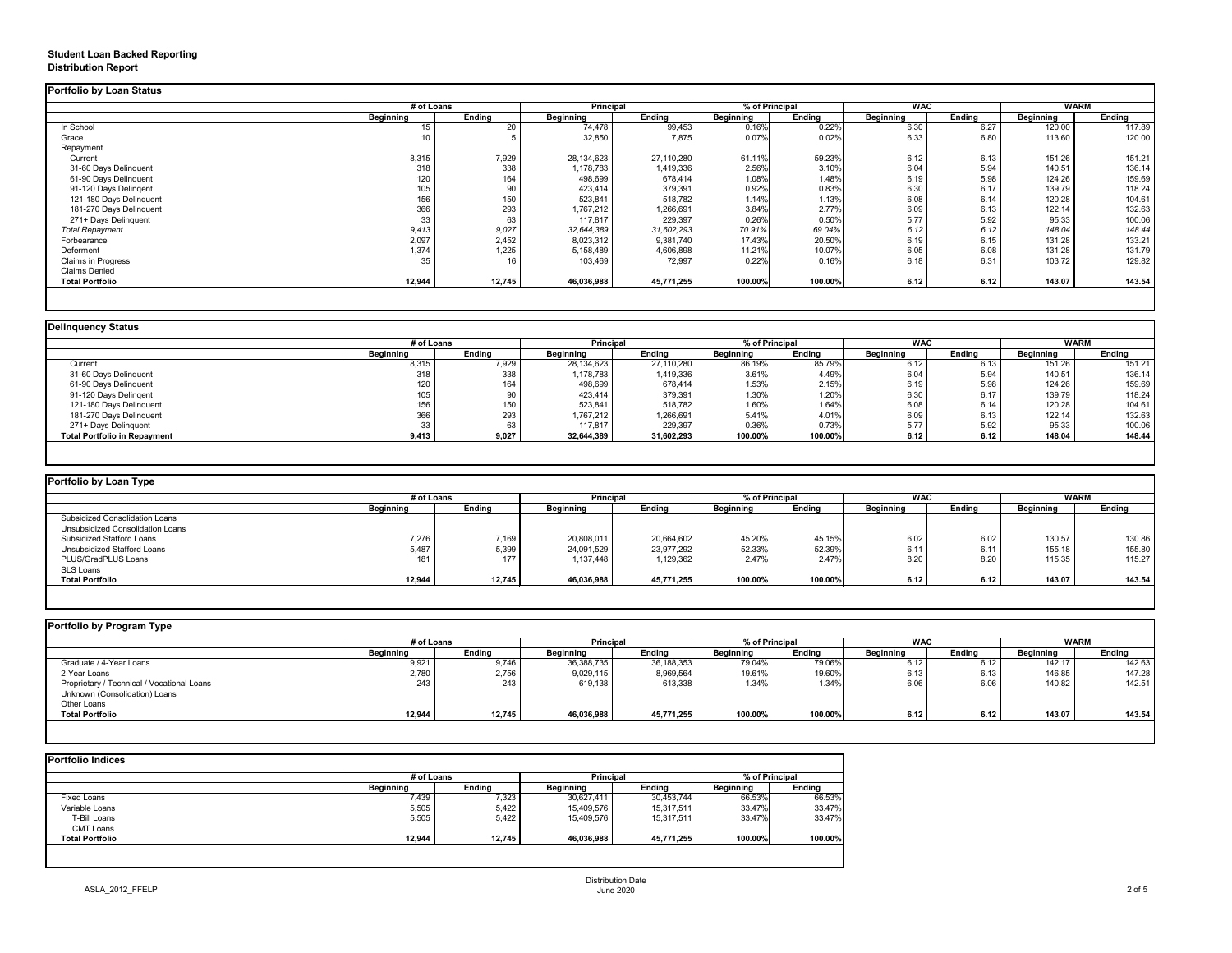**Distribution Date** June 25, 2020 **Collection Period** May 1, 2020, through May 31, 2020

# **Collection Activity**

| <b>Collection Account</b>                                                                    | as of 5/31/2020 |
|----------------------------------------------------------------------------------------------|-----------------|
| Beginning Balance - May 1, 2020                                                              | 587,812         |
| <b>Collection Amount Received</b>                                                            | 251,378         |
| <b>Recoveries</b>                                                                            |                 |
| Reserve Account                                                                              |                 |
| <b>Excess of Required Reserve Account</b>                                                    |                 |
| Interest on Investment Earnings                                                              | 206             |
| Capitalized Interest Account (after a stepdown or release date)                              |                 |
| <b>Acquisition Account</b>                                                                   |                 |
| Payments from Guarantor                                                                      |                 |
| Transfer from 2010 Collection Fund for correction of error                                   |                 |
| <b>Required Repurchases</b>                                                                  |                 |
| Special Allowance Payable to Department of Education                                         |                 |
| <b>Consolidation Rebate Fees</b>                                                             |                 |
| <b>Rating Agency Surveillance Fees</b>                                                       |                 |
| Principal payments, interest payments, administration fees, servicing fees, and trustee fees | (587, 812)      |
| <b>Other Amounts Received in Collection</b>                                                  |                 |
| <b>Total Available Funds</b>                                                                 | 251,583         |
|                                                                                              |                 |
|                                                                                              |                 |

| <b>Fees Due for Current Period</b> | as of 5/31/2020 |
|------------------------------------|-----------------|
| Indenture Trustee Fees             | 833.33          |
| <b>Servicing Fees</b>              | 26,700          |
| <b>Administration Fees</b>         | 3,814           |
| Late Fees                          |                 |
| <b>Other Fees</b>                  |                 |
| <b>Total Fees</b>                  | 31,347.33       |
|                                    |                 |

| <b>Cumulative Default Rate</b>                                                                      | as of 5/31/2020  |
|-----------------------------------------------------------------------------------------------------|------------------|
| Current Period Defaults (\$)                                                                        | 156,856.37       |
| Cumulative Defaults (\$)                                                                            | 44, 168, 163. 43 |
| Cumulative Default (% of original pool balance)                                                     | 27.51%           |
| Cumulative Default (% of cumulative entered repayment balance) <sup>a</sup>                         | 96.72%           |
| Current Period Payments (Recoveries) from Guarantor (\$)                                            | 76,208.89        |
| Current Period Borrower Recoveries (\$)                                                             | n/a              |
| Cumulative Recoveries (\$) <sup>b</sup>                                                             | \$41,423,321.74  |
| <b>Cumulative Recovery Rate (%)</b>                                                                 | 93.79%           |
| <b>Cumulative Net Loss Rate (%)</b>                                                                 | 1.71%            |
| Servicer Reject Rate (FFELP) (%)                                                                    |                  |
| Cumulative Servicer Reject Rate (FFELP) (%)                                                         |                  |
| Repayment balance includes all repayment loans with the exception of balances in claim status<br>a) |                  |
| Cumulative Recoveries includes 97% of claims in progress balances<br>b)                             |                  |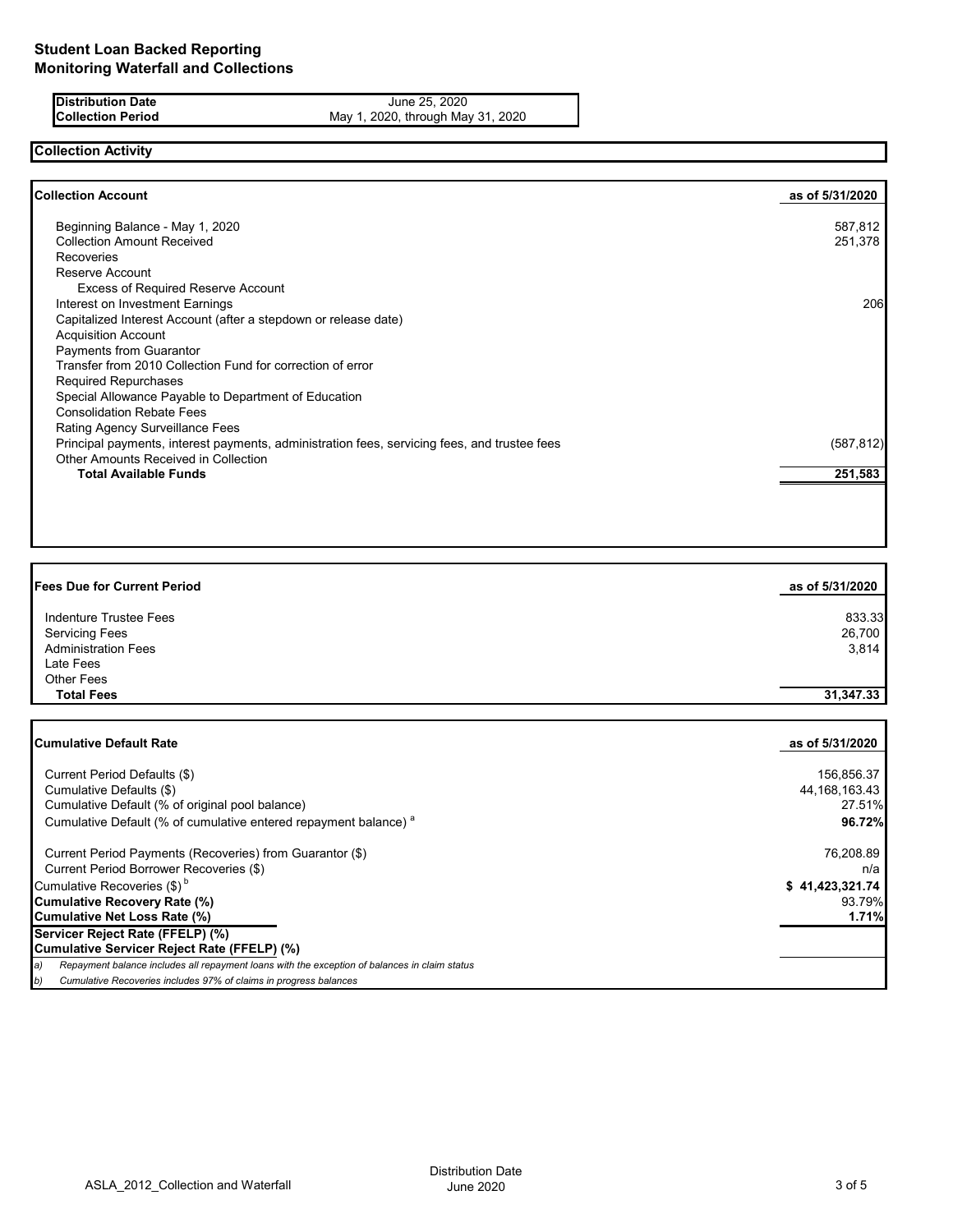# **Waterfall Activity**

| <b>Waterfall for Distribution</b>                                                         | <b>Amount Due</b> | <b>Amount Remaining</b> |
|-------------------------------------------------------------------------------------------|-------------------|-------------------------|
| <b>Total Available Funds</b>                                                              |                   | 251,583                 |
| First: Payments under any Joint Sharing Agreement                                         |                   |                         |
| <b>Second: Trustee Fees</b>                                                               | 833.33            | 250,750                 |
| Third: Servicing Fees and Backup Servicing Fees                                           | 26,700.00         | 224,050                 |
| <b>Fourth: Administration Fees</b>                                                        | 3,814             | 220,236                 |
| <b>Fifth: Noteholder Interest</b>                                                         | 18,223.30         | 202,012                 |
| Sixth: Reinstate the balance of the Reserve Fund up to the Specified Reserve Fund Balance |                   |                         |
| Seventh: Noteholder Principal, until paid in full                                         | 202,013.37        | (0)                     |
|                                                                                           |                   |                         |

| <b>Principal and Interest Distributions</b> | <b>Class A-1</b> |
|---------------------------------------------|------------------|
|                                             |                  |
| Monthly Interest Due                        | 18,223.30        |
| Monthly Interest Paid                       | 18,223.30        |
| Interest Shortfall                          |                  |
| Interest Carryover Due                      |                  |
| Interest Carryover Paid                     |                  |
| <b>Interest Carryover</b>                   |                  |
| Monthly Principal Distribution Amount       | 202,013.37       |
| <b>Monthly Principal Paid</b>               | 202,013.37       |
| Shortfall                                   |                  |
| <b>Total Distribution Amount</b>            | 220,236.67       |
|                                             |                  |

Π